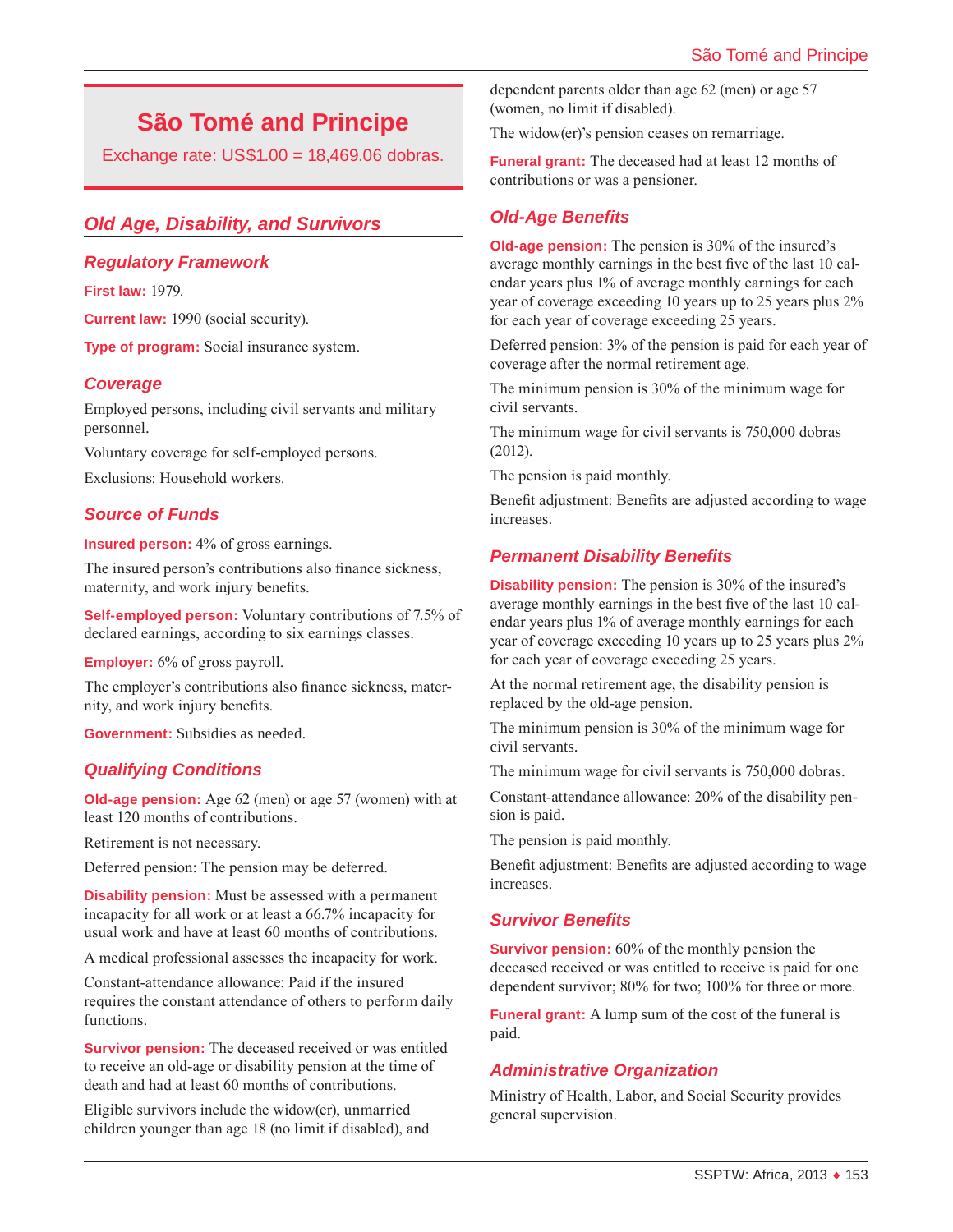National Institute of Social Security ([http://seg-social-stp](http://seg-social-stp.net) [.net](http://seg-social-stp.net)) administers the program.

# *Sickness and Maternity*

## *Regulatory Framework*

**First law:** 1979.

**Current law:** 1990 (social security).

**Type of program:** Social insurance system. Cash benefits only.

# *Coverage*

Employed persons, including civil servants and military personnel.

Exclusions: Self-employed persons and household workers.

# *Source of Funds*

**Insured person:** See source of funds under Old Age, Disability, and Survivors.

**Self-employed person:** Not applicable.

**Employer:** See source of funds under Old Age, Disability, and Survivors.

**Government:** See source of funds under Old Age, Disability, and Survivors.

# *Qualifying Conditions*

**Cash sickness benefits:** The insured must have at least 90 days of coverage with at least 60 days of paid contributions immediately before the incapacity began or a total of 90 days of paid contributions if the insured had not contributed in the 12 months before the incapacity began.

Cash sickness benefits may be paid for bereavement.

A medical professional assesses the incapacity for work.

**Cash maternity benefits:** The insured must have at least 360 days of coverage and at least 10 months of paid contributions before the expected date of childbirth.

**Special leave:** Paid to a parent to care for a sick child younger than age 3 (any age if disabled). The insured must have at least 90 days of coverage with at least 60 days of contributions immediately before the leave began.

# *Sickness and Maternity Benefits*

**Sickness benefit:** 60% of the insured's average daily earnings in the last two months is paid after a three-day waiting period for up to 360 days.

**Maternity benefit:** 100% of the insured's average daily earnings in the last 12 months is paid for 30 days before and 30 days (45 days for multiple births) after the expected date of childbirth.

**Special leave:** 60% of the insured's average daily earnings in the last two months is paid without a waiting period for up to 360 days; the benefit may be extended 180 days for the same child 12 months after the end of the first benefit period.

## *Workers' Medical Benefits*

No statutory benefits are provided. Medical care is provided under the public health program.

# *Dependents' Medical Benefits*

No statutory benefits are provided.

Medical care is provided under the public health program.

# *Administrative Organization*

Ministry of Health, Labor, and Social Security provides general supervision.

National Institute of Social Security ([http://seg-social-stp](http://seg-social-stp.net) [.net](http://seg-social-stp.net)) administers the program.

# *Work Injury*

# *Regulatory Framework*

**First law:** 1979.

**Current law:** 1990 (social security).

**Type of program:** Social insurance system.

## *Coverage*

Employed persons, including civil servants and military personnel.

Exclusions: Self-employed persons and household workers.

## *Source of Funds*

**Insured person:** See source of funds under Old Age, Disability, and Survivors.

**Self-employed person:** Not applicable.

**Employer:** See source of funds under Old Age, Disability, and Survivors.

**Government:** See source of funds under Old Age, Disability, and Survivors.

# *Qualifying Conditions*

**Work injury benefits:** There is no minimum qualifying period. Accidents that occur while commuting to and from work are covered.

# *Temporary Disability Benefits*

100% of the insured's average daily earnings in the two months before the disability began is paid for the first